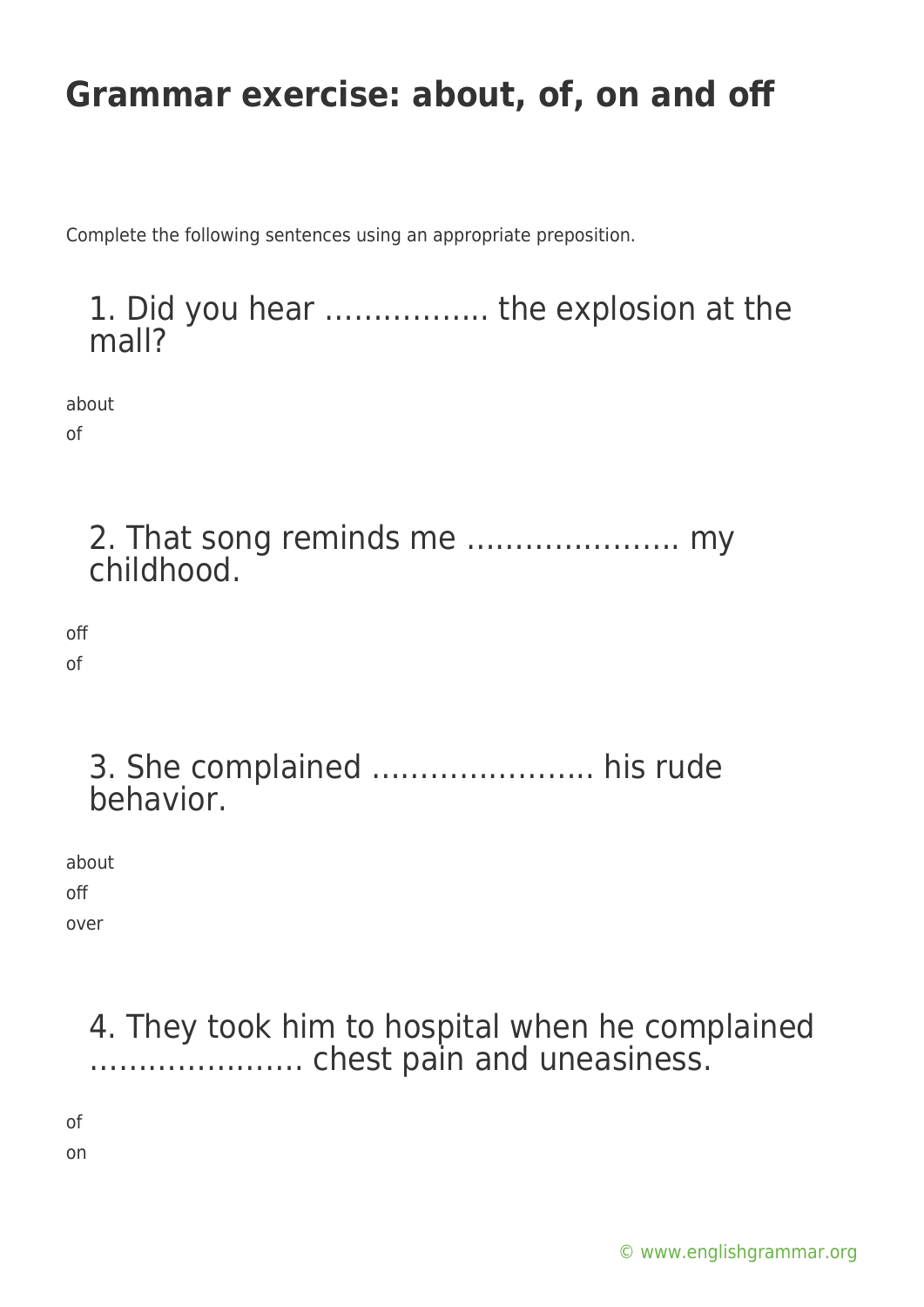over

# 5. He warned me ……………….. dire consequences. off of 6. Have you heard …………………. him? on of 7. What did you think ………………… his latest

of off

film?

### 8. We haven't decided but we are thinking ……………….. moving to a bigger home.

about

off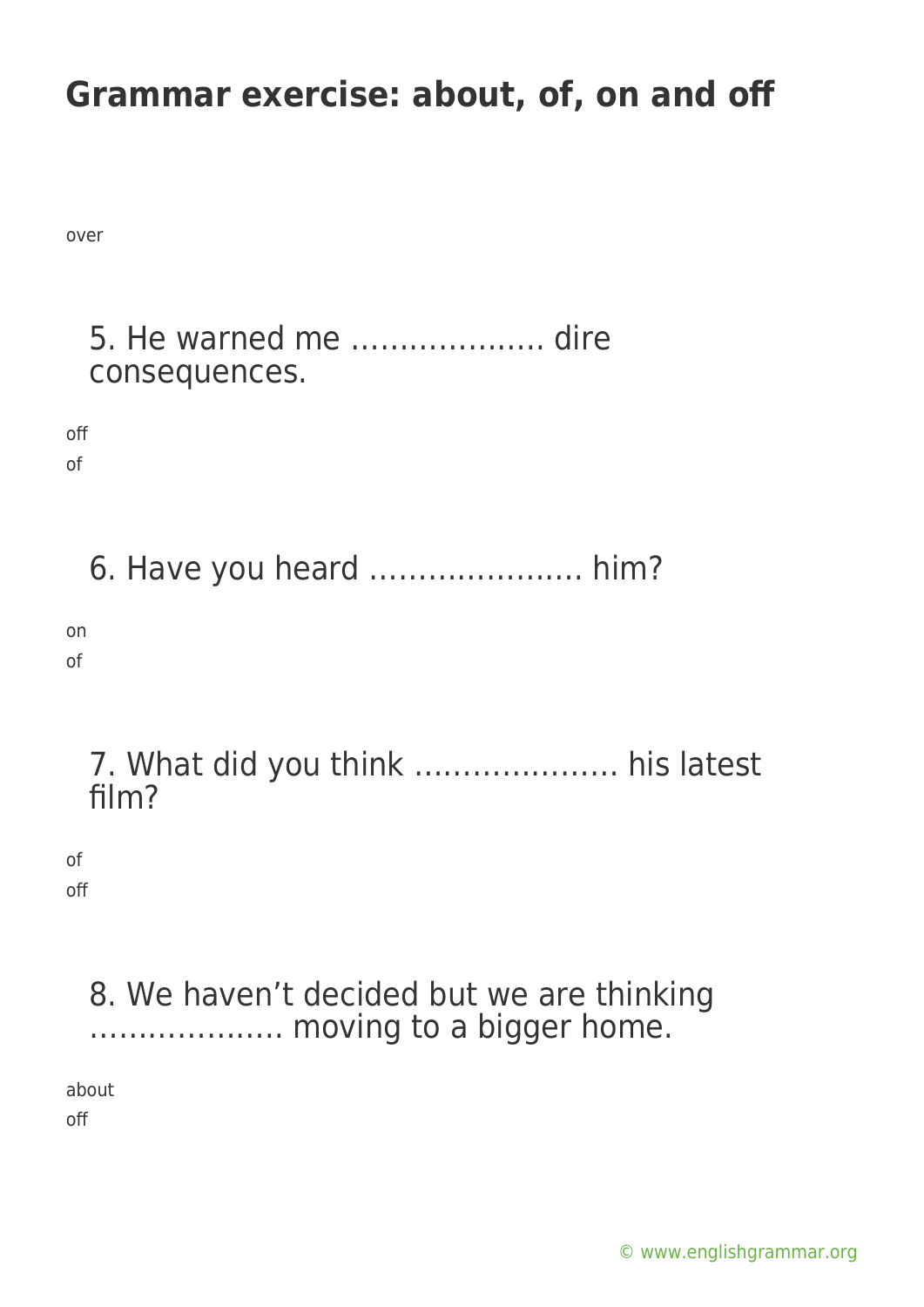9. I wouldn't dream …………………. doing something like that.

about of

10. I had never thought ………………… it before.

on of

Answers

- 1. Did you hear about the explosion at the mall?
- 2. That song reminds me of my childhood.
- 3. She complained about his rude behavior.
- 4. They took him to hospital when he complained of chest pain and uneasiness.
- 5. He warned me of dire consequences.
- 6. Have you heard of him?
- 7. What did you think of his latest film?